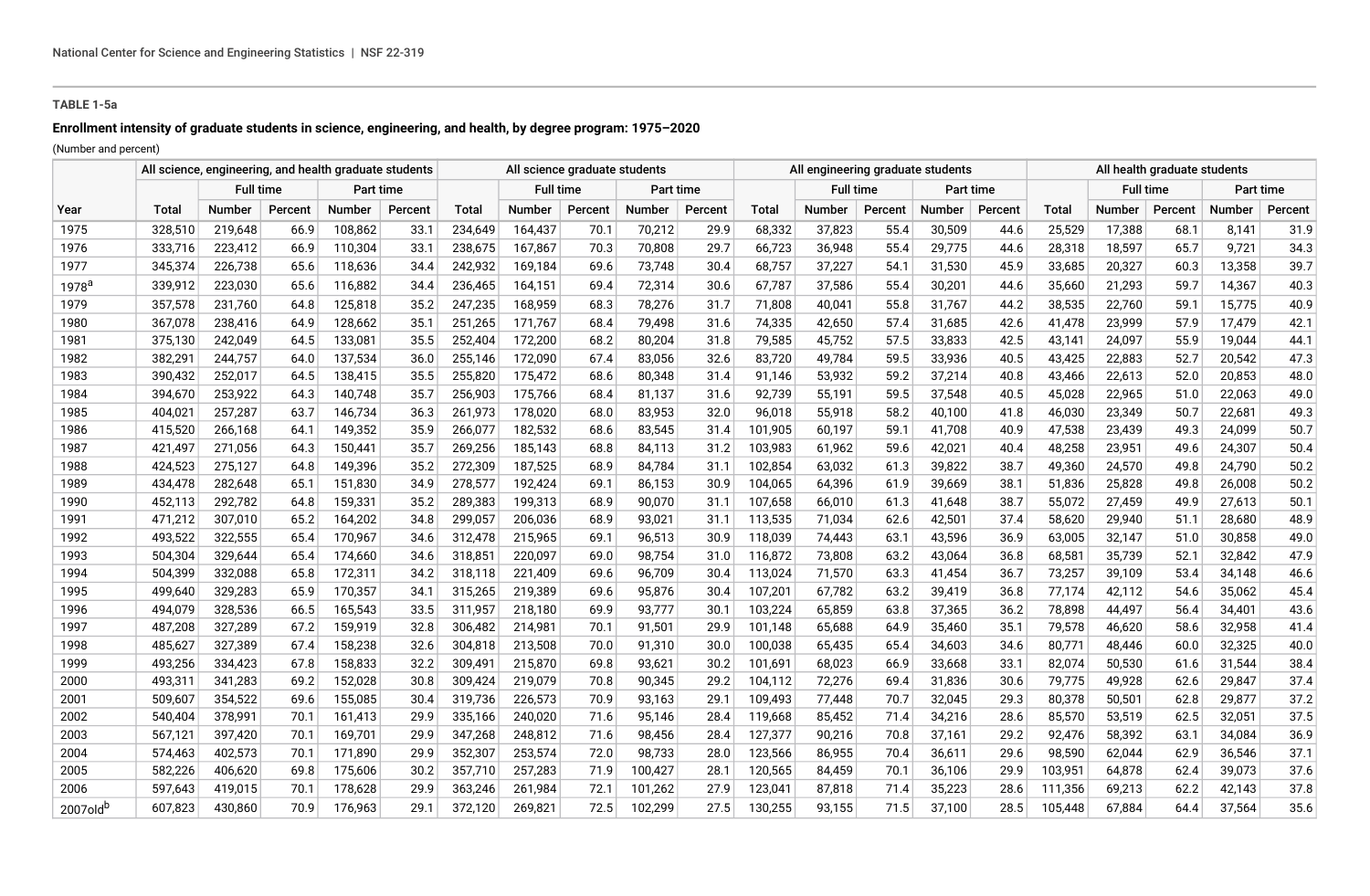### **TABLE 1-5a**

# **Enrollment intensity of graduate students in science, engineering, and health, by degree program: 1975–2020**

(Number and percent)

|                         | All science, engineering, and health graduate students |                  |         |                  |         |         | All science graduate students |         |           |         |         | All engineering graduate students |         |        |           |              | All health graduate students |         |               |         |  |  |
|-------------------------|--------------------------------------------------------|------------------|---------|------------------|---------|---------|-------------------------------|---------|-----------|---------|---------|-----------------------------------|---------|--------|-----------|--------------|------------------------------|---------|---------------|---------|--|--|
|                         |                                                        | <b>Full time</b> |         | <b>Part time</b> |         |         | <b>Full time</b>              |         | Part time |         |         | <b>Full time</b>                  |         |        | Part time |              | <b>Full time</b>             |         | Part time     |         |  |  |
| Year                    | Total                                                  | Number           | Percent | Number           | Percent | Total   | <b>Number</b>                 | Percent | Number    | Percent | Total   | <b>Number</b>                     | Percent | Number | Percent   | <b>Total</b> | Number                       | Percent | <b>Number</b> | Percent |  |  |
| 2007new <sup>b</sup>    | 619,499                                                | 437,365          | 70.6    | 182,134          | 29.4    | 384,523 | 277,229                       | 72.1    | 107,294   | 27.9    | 131,676 | 94,313                            | 71.6    | 37,363 | 28.4      | 103,300      | 65,823                       | 63.7    | 37,477        | 36.3    |  |  |
| 2008                    | 631,489                                                | 449,613          | 71.2    | 181,876          | 28.8    | 391,419 | 285,305                       | 72.9    | 106,114   | 27.1    | 137,856 | 98,255                            | 71.3    | 39,601 | 28.7      | 102,214      | 66,053                       | 64.6    | 36,161        | 35.4    |  |  |
| 2009                    | 631,645                                                | 456,115          | 72.2    | 175,530          | 27.8    | 401,008 | 293,561                       | 73.2    | 107,447   | 26.8    | 144,677 | 104,937                           | 72.5    | 39,740 | 27.5      | 85,960       | 57,617                       | 67.0    | 28,343        | 33.0    |  |  |
| 2010                    | 632,652                                                | 461,185          | 72.9    | 171,467          | 27.1    | 407,291 | 299,315                       | 73.5    | 107,976   | 26.5    | 149,241 | 109,792                           | 73.6    | 39,449 | 26.4      | 76,120       | 52,078                       | 68.4    | 24,042        | 31.6    |  |  |
| 2011                    | 626,820                                                | 457,292          | 73.0    | 169,528          | 27.0    | 414,440 | 303,015                       | 73.1    | 111,425   | 26.9    | 146,501 | 108,153                           | 73.8    | 38,348 | 26.2      | 65,879       | 46,124                       | 70.0    | 19,755        | 30.0    |  |  |
| 2012                    | 627,243                                                | 459,498          | 73.3    | 167.745          | 26.7    | 413,033 | 304,795                       | 73.8    | 108,238   | 26.2    | 148,385 | 109.589                           | 73.9    | 38,796 | 26.1      | 65,825       | 45,114                       | 68.5    | 20,711        | 31.5    |  |  |
| 2013                    | 633,010                                                | 468,953          | 74.1    | 164,057          | 25.9    | 417,251 | 309,756                       | 74.2    | 107,495   | 25.8    | 153,049 | 114,752                           | 75.0    | 38,297 | 25.0      | 62,710       | 44,445                       | 70.9    | 18,265        | 29.1    |  |  |
| $2014$ old $c$          | 650,738                                                | 484,880          | 74.5    | 165,858          | 25.5    | 425,148 | 317,881                       | 74.8    | 107,267   | 25.2    | 162,013 | 122,642                           | 75.7    | 39,371 | 24.3      | 63,577       | 44,357                       | 69.8    | 19,220        | 30.2    |  |  |
| $2014$ new <sup>c</sup> | 666,586                                                | 492,170          | 73.8    | 174,416          | 26.2    | 437,395 | 322,714                       | 73.8    | 114,681   | 26.2    | 164,488 | 124,382                           | 75.6    | 40,106 | 24.4      | 64,703       | 45,074                       | 69.7    | 19,629        | 30.3    |  |  |
| 2015                    | 685,397                                                | 506,262          | 73.9    | 179,135          | 26.1    | 448,654 | 331,293                       | 73.8    | 117,361   | 26.2    | 169,354 | 128,112                           | 75.6    | 41,242 | 24.4      | 67,389       | 46,857                       | 69.5    | 20,532        | 30.5    |  |  |
| 2016                    | 684,825                                                | 508,773          | 74.3    | 176,052          | 25.7    | 452,046 | 334,770                       | 74.1    | 117,276   | 25.9    | 168,443 | 128,203                           | 76.1    | 40,240 | 23.9      | 64,336       | 45,800                       | 71.2    | 18,536        | 28.8    |  |  |
| 2017old <sup>d</sup>    | 684,096                                                | 498,619          | 72.9    | 185,477          | 27.1    | 450,343 | 327,596                       | 72.7    | 122,747   | 27.3    | 166,819 | 124,363                           | 74.5    | 42,456 | 25.5      | 66,934       | 46,660                       | 69.7    | 20,274        | 30.3    |  |  |
| 2017new <sup>d</sup>    | 649,112                                                | 480,788          | 74.1    | 168,324          | 25.9    | 415,568 | 310,809                       | 74.8    | 104,759   | 25.2    | 165,581 | 123,107                           | 74.3    | 42,474 | 25.7      | 67,963       | 46,872                       | 69.0    | 21,091        | 31.0    |  |  |
| 2018                    | 668,307                                                | 491,449          | 73.5    | 176,858          | 26.5    | 432,255 | 321,063                       | 74.3    | 111.192   | 25.7    | 163,301 | 120,521                           | 73.8    | 42,780 | 26.2      | 72,751       | 49,865                       | 68.5    | 22,886        | 31.5    |  |  |
| 2019                    | 690.117                                                | 502,442          | 72.8    | 187,675          | 27.2    | 453,691 | 331,673                       | 73.1    | 122,018   | 26.9    | 164,004 | 121.117                           | 73.9    | 42,887 | 26.1      | 72.422       | 49,652                       | 68.6    | 22,770        | 31.4    |  |  |
| 2020                    | 697,813                                                | 491,515          | 70.4    | 206,298          | 29.6    | 464,646 | 330,541                       | 71.1    | 134,105   | 28.9    | 157,729 | 111,240                           | 70.5    | 46,489 | 29.5      | 75,438       | 49,734                       | 65.9    | 25,704        | 34.1    |  |  |
| Master's<br>students    |                                                        |                  |         |                  |         |         |                               |         |           |         |         |                                   |         |        |           |              |                              |         |               |         |  |  |
| 2017new <sup>d</sup>    | 378,587                                                | 245,010          | 64.7    | 133,577          | 35.3    | 229,169 | 145,689                       | 63.6    | 83,480    | 36.4    | 96,756  | 63,532                            | 65.7    | 33,224 | 34.3      | 52,662       | 35,789                       | 68.0    | 16,873        | 32.0    |  |  |
| 2018                    | 391,211                                                | 248,552          | 63.5    | 142,659          | 36.5    | 241,327 | 151.059                       | 62.6    | 90.268    | 37.4    | 93.064  | 59,228                            | 63.6    | 33,836 | 36.4      | 56.820       | 38,265                       | 67.3    | 18,555        | 32.7    |  |  |
| 2019                    | 408,228                                                | 254,532          | 62.4    | 153,696          | 37.6    | 259,795 | 158,704                       | 61.1    | 101,091   | 38.9    | 91,939  | 57,723                            | 62.8    | 34,216 | 37.2      | 56,494       | 38,105                       | 67.4    | 18,389        | 32.6    |  |  |
| 2020                    | 414,478                                                | 243,859          | 58.8    | 170,619          | 41.2    | 267,904 | 155,502                       | 58.0    | 112,402   | 42.0    | 86,450  | 49,179                            | 56.9    | 37,271 | 43.1      | 60,124       | 39,178                       | 65.2    | 20,946        | 34.8    |  |  |
| Doctoral<br>students    |                                                        |                  |         |                  |         |         |                               |         |           |         |         |                                   |         |        |           |              |                              |         |               |         |  |  |
| 2017new <sup>d</sup>    | 270,525                                                | 235,778          | 87.2    | 34,747           | 12.8    | 186,399 | 165,120                       | 88.6    | 21,279    | 11.4    | 68,825  | 59,575                            | 86.6    | 9,250  | 13.4      | 15,301       | 11,083                       | 72.4    | 4,218         | 27.6    |  |  |
| 2018                    | 277,096                                                | 242,897          | 87.7    | 34,199           | 12.3    | 190,928 | 170,004                       | 89.0    | 20,924    | 11.0    | 70,237  | 61,293                            | 87.3    | 8,944  | 12.7      | 15,931       | 11,600                       | 72.8    | 4,331         | 27.2    |  |  |
| 2019                    | 281,889                                                | 247,910          | 87.9    | 33,979           | 12.1    | 193,896 | 172,969                       | 89.2    | 20,927    | 10.8    | 72,065  | 63,394                            | 88.0    | 8,671  | 12.0      | 15,928       | 11,547                       | 72.5    | 4,381         | 27.5    |  |  |
| 2020                    | 283,335                                                | 247,656          | 87.4    | 35,679           | 12.6    | 196.742 | 175,039                       | 89.0    | 21.703    | 11.0    | 71,279  | 62,061                            | 87.1    | 9,218  | 12.9      | 15,314       | 10,556                       | 68.9    | 4.758         | 31.1    |  |  |

a Master's-granting institutions were not surveyed in 1978; totals represent estimates based on 1977 and 1979 data.

<sup>b</sup> In 2007, eligible fields were reclassified, newly eligible fields were added, and the survey was redesigned to improve coverage and coding of eligible units. "2007new" presents data as collected in 2007; "2007old" show would have been collected in prior years. See appendix A in<https://www.nsf.gov/statistics/nsf10307/>for more detail.

<sup>c</sup> In 2014, the survey frame was updated following a comprehensive frame evaluation study. The study identified potentially eligible but not previously surveyed academic institutions in the United States with master's- or granting programs in science, engineering, or health. A total of 151 newly eligible institutions were added, and two private for-profit institutions offering mostly practitioner-based graduate degrees were determined to be